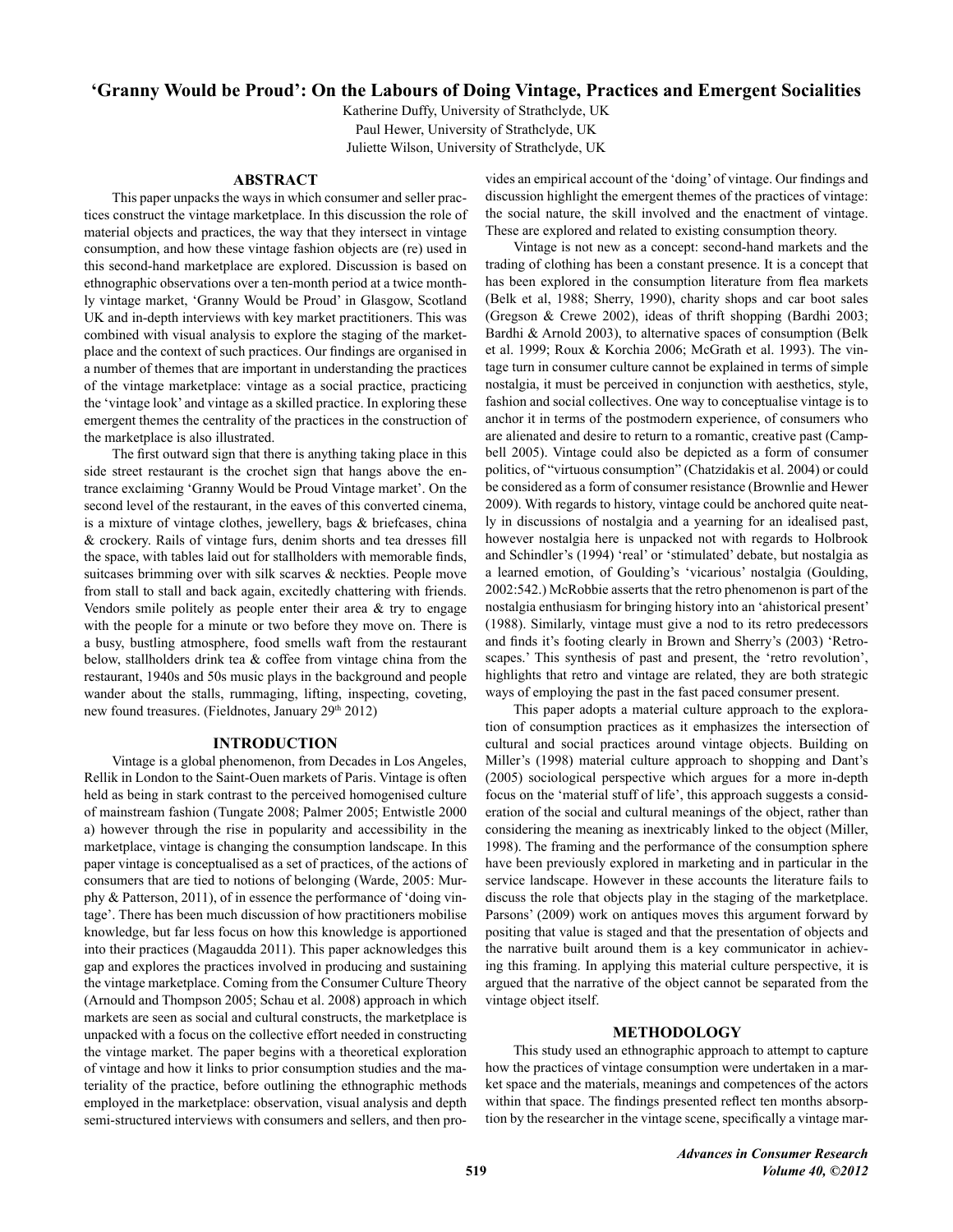#### *520 / 'Granny Would be Proud': On the Labours of Doing Vintage, Practices and Emergent Socialities*

ket titled 'Granny Would be Proud' in Glasgow, Scotland UK. The market runs twice monthly in the upstairs of a converted old cinema, which now functions as a restaurant in the west-end of Glasgow<sup>1</sup>. The restaurant below has 1940s music playing in the background and serves food on mismatched vintage china (See Figure 1). The wider venue of the west-end of the city acts as a cultural hub and has a high student population. The market has been running for three years, selling vintage clothes, homeware, accessories, upcycled vintage and independent craft. It was one of the first of this format of 'pop-up' markets in the city. The sellers differ at every market, with the exception of a couple of longstanding stallholders. The market is run by a young couple that promote the market through the use of social media (https://www.facebook.com/GrannyWouldBeProud) and flyering on market day (See Figure 2).

## **Figure 1 Hillhead Bookclub Interior & Exterior (February 26th 2012)**



<sup>&</sup>lt;sup>1</sup> See http://www.hillheadbookclub.com/GrannyWouldBeProud. Here the website constructs its other-worldly non-mainstream delights in the following terms: The "Granny Would Be Proud!" fairs started as a small vintage and retro venture in mid 2009 and has now grown into a twice a month event, each holding 25 colourful stalls from a repertoire of over 80 sellers. Taking place in the almighty Hillhead Bookclub, GWBP is one of the biggest fairs in Glasgow that brings together some of the finest vintage and retro fashion stalls, and arts and crafts lovers. Offering from clothing and accessories to the handmade and homemade to present a heaven of all kinds. To keep things interesting each fair guarantees to be a bit of a surprising delight for the eyes and the purse! It is a shopping experience you will definitely not forget! From having your picture taken in its very own retro photo-booth to treating yourself to tea and brunch in the old fashion laced tearoom, GWBP never disappoints, the proof? Go and check us out on Facebook: Granny Proud Glasgow Fairs and see for yourself.

**Figure 2: Granny Would be Proud Flyer (Aug – Nov 2011)**



The ethnographic methods employed included observation over this ten-month period; photographic documentation, a research diary and six in-depth interviews with key practitioners in the vintage marketplace were conducted. As is discussed below, traditional market roles were less easy to define in this context, and this informs our understanding of the vintage practices and the market space. These approaches attempted to give an understanding of the practices of the vintage marketplace. Observation of the staging of the marketplace and of how the culture of vintage consumption was enacted in such spaces was central to the conduct and logic of the ethnographic research.

The researcher assumed a subjective position, being interested in the meanings and interpretations of vintage. These individual actors are assumed to have different cultural interpretations (Miles and Huberman 1994) within a 'shared social milieu' (Perren and Ram 2004: 90). All interviews were conducted in naturalistic contexts, either in situ at the market or in practitioners' homes. Discussions covered topics such as sourcing goods, the nature of vintage consumption, and the community around the vintage markets. All interviews were taped, transcribed and annotated with initial impressions and observations noted to crystallise the main themes emerging (Bryman and Bell 2007). Interpretation and analysis involved multiple iterations of coding, with the researcher repeatedly returning to the multiple forms of data to refine thematic codes. Three themes emerged as significant in highlighting the practices of the vintage collective: vintage as social practice, the practice of the vintage look and vintage as skilled practice.

The researcher gained access to the market through attending regularly and building relationships with key characters in the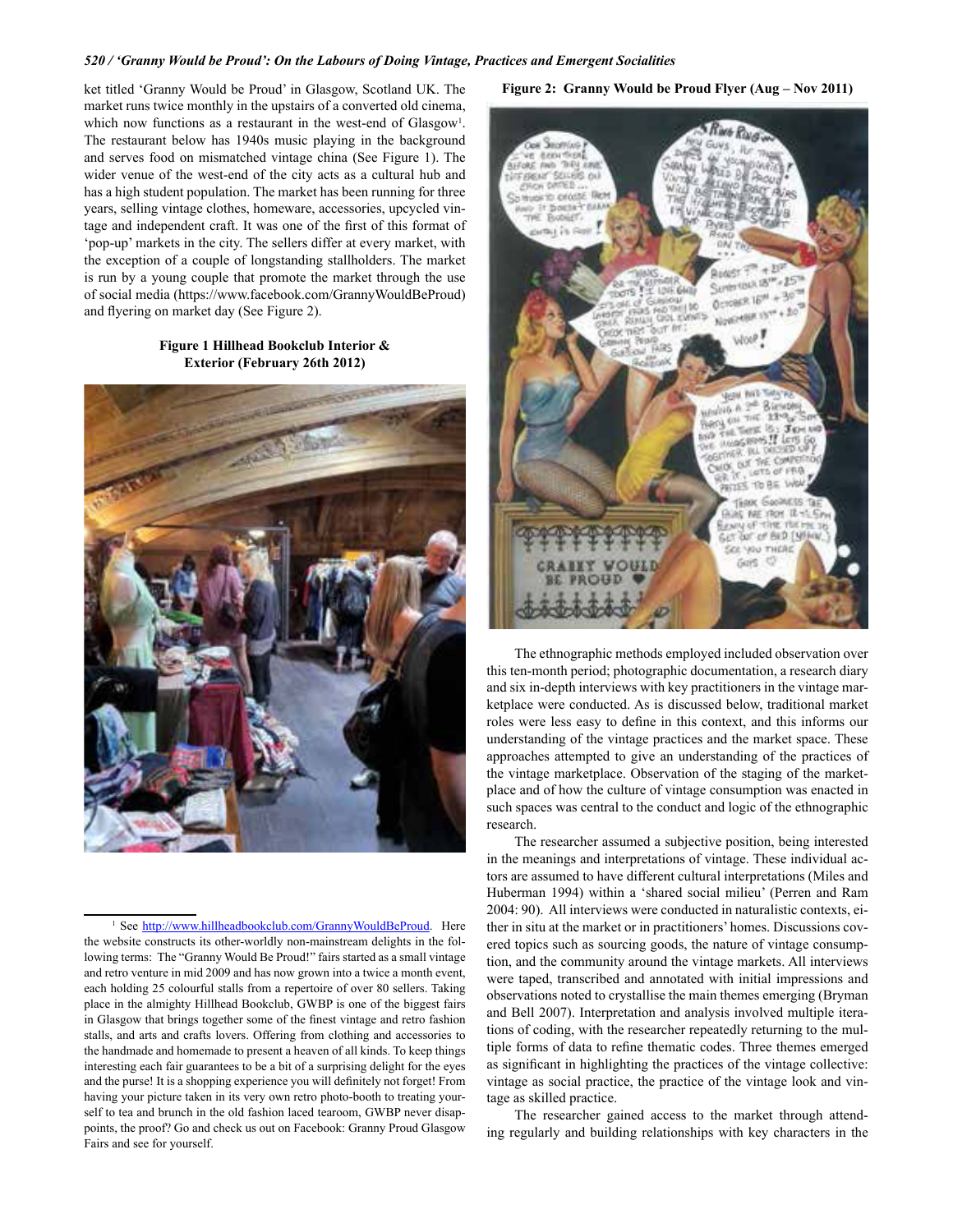marketplace. The participants were identified through a snowballing technique. This sample features three stallholders, two vintage consumers, who are regular market visitors and, one vintage clothing storeowner who is also a regular visitor at the market. The ethnographic interviews (McCracken, 1988 b) were used to gain an emic perspective of vintage behaviours and practices through their stories and descriptions of their own and others behaviour. The interview data supplemented the observational data and provided practitioner perspectives on the actions and practices of 'doing vintage' in the marketplace.

## **Vintage as a Social Practice**

Building on Gregson and Crewe's (1998, 50) perspective of consumption as never purely an economic endeavour but as "eminently social, relational and active, rather than private, atomic or passive," in the marketplace of Granny Would be Proud, the vintage transaction was seen to be a highly personalised exchange. This was echoed in the interviews with notions of 'being in the club' and 'community' permeating them. Vintage consumption from the observations was both an individualistic and collective act that enlivened the market space. The development of practices in the marketplace, similarly to Schau et al's (2008) brand communities, led to the exchange of collectively valued goods. From the observations, the building of relationships and these sharing practices formed a large portion of the interaction between consumer and stallholder and through this dialogue could be seen to grant status in the marketplace to both. In this way it was seen as testing emotional practices, such as commitment to vintage as a lifestyle. Acceptance by the collective meant that these sharing practices benefitted individuals and also created consumption opportunities: stallholders kept stock to the side for consumers that they knew or mentioned other items that they had that may interest returning customers. These notions were highlighted in the interviews Jess explained how this relationship even encouraged her to buy more:

*"It definitely makes me go back there because I know she is nice …they will hold onto something while you go to the bank or they will give you advice or their opinion on something, they might be lying but you tend to feel like they are probably quite truthful."* 

This dynamic interaction seemed to aid both consumer and seller in the exchange. As Jess highlights the consumer receives personal attention adding to the experience of the exchange and the seller is able to sell their item and start to build a role of expert in the marketplace. The personal nature of this exchange was illuminated again by Louise who described how when selling her vintage homeware pieces she likes to "get a feel for the customer," and to "try and understand their vintage style and preferences" so as to make recommendations and know what they would be comfortable with. This role that is adopted in the exchange of expert and consumer unfolded across the interviews with the stallholders taking pride in this position of authority in the market. The building of a relationship between stallholders and consumers and the subsequent acceptance into the vintage community was marked by the time spend over the interactions around the exchange. This relationship and interaction of the stallholder and consumer were intrinsic as to how the objects would be viewed in their new lifecycle, as illustrated through our field notes:

 *"In most of the market stalls, the stallholder seems to acknowledge the consumer walking past or stopping to look at their items with a smile or a nod or looking up from what they are doing at least. Some don't look up or glance at consumers and it seems like unless the consumer has seen something that has caught their attention, they don't bother to stop." (Researcher field notes, March 25th 2012)*

#### *Advances in Consumer Research (Volume 40) / 521*

From this extract it is depicted that the interaction although apparently basic, seemed to set the norms for the possible exchange and group acceptance. Stallholders asked the consumer questions about their style and influences and where they normally find vintage objects. This dialogue provided a means for stallholders to present their objects to a consumer and enabled them to engage in a discussion around the object's history. This ultimately aided the stallholder in navigating a use value and potential in the mind of the consumer.

Stallholders often described their consumers as friends and these friendships seemed to be longstanding with some spanning years. They were relationships that although built around an exchange were spoken about in affectionate terms. This friendship in some instances seemed almost strategic, in that being friendly with a stallholder ensured that the consumer was able to find out about other stock that they had, when they would next be selling at the market and the stallholder acted as guide as to where to source the best vintage items. They appeared to be friendships based on a shared understanding of aesthetics and style similarities but also of gaining advantage and knowledge in the marketplace. In exploring this relationship with Tina, she spoke of building up almost familial relationships with the consumers she worked with:

*"It is my business but I love working with people for months on creating something that will mean so much to them but it always shapes me as well…it is important that you have the same vision and share a vintage aesthetic…long afterwards I still like to have a drink with them as we have been so much part of each other's lives."*

Tina conveys esteem around these relationships with consumers she highlights the time and involvement with each other, the idea that they both invest so much in each other around the exchange – in both a personal and a monetary way. She also illuminates the idea of the importance of the shared 'vintage aesthetic', that this similarity in how they view the world, their style preferences and appreciation of the vintage scene is key in the development of this relationship.

These basic exchanges in the marketplace were often followed up with encouragement to 'befriend' each other on Facebook. This move onto a further online connection enabled the consumer to obtain information about when the fairs were occurring, but it also more significantly represented a lasting, tangible social connection that resulted from this initial exchange. In this way the stallholders acted like gatekeepers to the vintage scene and community. Michael highlighted the idea that this online platform allowed for an interaction and acceptance of vintage tastes that was hard to find before the Internet provided ways of connecting with similar people:

*"I think social networking has a lot to do with it, say you had a particular thing for vintage clothes, you would maybe meet other people who liked vintage clothes at the vintage clothes shop but the chances of hitting it off with them or going for a pint with them were pretty slim… because now people can express their interests up front on Facebook and places like that, there is more interaction with people, with groups that are like-minded..."* 

This extract conveys that social media acts as a coordinator of the marketplace; it connects tribes (Cova 2002) that may have been unable to connect without this medium. It also serves as a way to market the events of the marketplace to an interested audience. This is crucial as the 'Granny Would be Proud' market was not a permanent fixture: it occurred every two weeks. In this way social media facilitates the marketplace, this allows knowledge of the marketplace to reach a potentially interested audience. Molly comments on her use of social media to find out information about markets: "*Of a weekend I normally just look on Facebook to see what markets are on that day or I will have seen friends or the organisers posting about an event during the week and I will then remember to stop by."*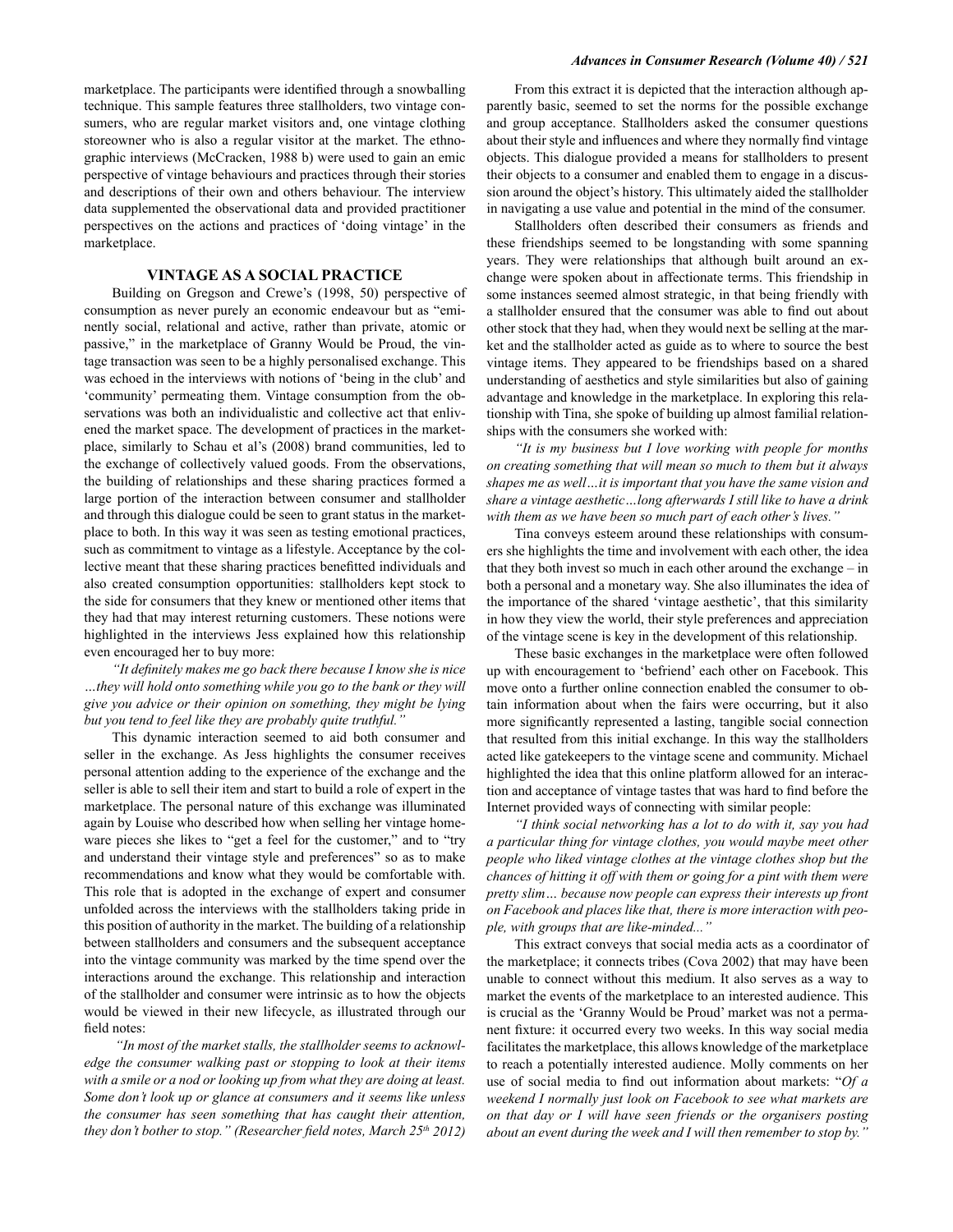#### *522 / 'Granny Would be Proud': On the Labours of Doing Vintage, Practices and Emergent Socialities*

In this way, social media reaffirms the physical connection for Molly and also allows for the community to move online. It takes these notions of social exchanges and the desire to be part of 'the club' to a more visible, tangible state.

The importance placed on the practices of a shared aesthetic and the social demonstration of these practices around the exchange, portrayed a social investment in the object from both stallholder and consumer in which the value is constructed. The stallholder acts as gatekeeper to this vintage community and the friendliness of the interactions steers the exchange. Each practice encouraged deeper commitment to the vintage collective. The development of relationships and shared understandings suggested that the constitutive elements of vintage are social in character. In considering this, this paper demonstrates that 'vintage' in the Granny Would be Proud marketplace was a social construct. This can be seen in the meaning and subsequent value attached to individual possessions (Belk et al. 1988), the provision of this value and the concept of vintage could be argued to be a social practice.

## **Practicing the 'Vintage Look'**

The production of 'the look' of the vintage marketplace was seen to be key to practitioners and suggested concepts of authenticity, acceptance and stylisation. The marketplace was not permanent and the active process of creating the physical marketplace that took place every two weeks involved consideration of the staging of the event. The creation of 'the look' was produced critically as a way to create a feeling for the market. This well managed atmosphere was a mechanism for stallholders to show their own personality within the vintage context but also to act as a framing of their aesthetic vision. This striving for 'the look' also ties in with the consideration of the socialites of consumption, as the achievement of this was also crucial for the staging of the stall, but also significantly for both the stallholder and consumer. The creation of 'the look' was seen as key in gaining access and approval in the marketplace (see Figure 3).

## **Figure 3: 'Practicing the vintage look' in the marketplace**



"*The sellers arrive and are greeted with a brown table and a lamp, on returning an hour later, they bring the space to life with ornate, embroidered table cloths, rose adorned cake stand holders overflowing with costume jewellery, tweed suits and silk scarves hanging over the walls, suitcases brimming with goods at the foot of the table..." (Researcher notes, March 4th 2012)*

Extending this notion further to the construction of the marketplace, the stall and the stallholder must also achieve a certain look to gain credibility in the marketplace. The vintage look was seen to add to their reputation and either attracts or detracts consumers from engaging with them. This proposes that the personal nature of the transaction and the focus on the aesthetics was key and again stands in contrast to views of exchange as a simple process. This highly personal and social nature of the interaction can be seen to affect value construction as the excerpt above highlights, achieving acceptance and building a relationship, if even for the time that the interaction occurs, shapes both the consumer and the stallholder's views of vintage. Building on the idea that the object has a complex history or "social life" (Appadurai, 1986) that the consumer is not necessarily aware of but that through interaction with the exchange with the seller can be created, rather than diminishing potential value, appeared to add to the consumer desire for the object. The central concern of stylisation also highlights again the fluidity of vintage and that far from being fixed, the production of 'the look' can affect the way that the vintage objects are seen.

Practitioners spoke of the "camaraderie" and "community" of vintage, and this conveyed forms of sociality tied to their consumption practices. The vintage marketplace can be viewed therefore as a performance of community value, which is a collective and social undertaking and in which negotiations over objects, use and ultimately price, are intimately woven into the social. By this account, while appearing individualistic, vintage consumption must also be understood as a communal form of consumption whereby the reclamation of social relations and the enlivenment of social spaces are made possible through the marketplace. As expressed by Michael:

*"There is no doubt about it, there is a community thing going on, I think this is what will keep the thing going…"* 

And further added to by Louise:

*"Vintage is a lifestyle and not just how you choose to shop: it is about a way of seeing the world but also I suppose how you see your friendships. Yes, I sell at markets as my job, but it is something that I love, when I am up at 4 am to go to a house clearance or car boot sale on a rainy Glasgow November morning, what I think about is selling that object, discussing with the customer about the item, building a relationship with them and thinking about what new lease of life they will give it… I love those interactions…I have made so many friends in this line of work and I always thought that I was alone in how I valued vintage stuff over new things…"*

Vintage here is considered as more than a consumption habit, it is a way of connecting and finding shared values in a busy consumer present. In this way it acts as a bridge to shared interests, values and practices. Consumption can therefore be viewed as a way to connect to others. In conceptualising consumption in this way it allows for an understanding of the complex emotional and social relations that unfold in the marketplace. The vintage marketplace can be perceived as a space for social relations and one in which the practices of 'selffashioning' are used as a medium for self-differentiation and identification within the vintage collective (Rafferty, 2011).

#### **Vintage as a skilled practice**

The skills of vintage consumption have long lost their roots of necessity and the apparent stigmas of economic thrift. The act of vintage is tied to activities such as finding, examining, evaluating, haggling, socialising and interacting. In the vintage marketplace there was a cache and cultural capital in being able to uncover hidden 'treasures' that differed from the mass production approach of the high street. This talent for spotting potential treasures was heralded as a revered skill in the community. Sellers expressed the necessity of 'getting a feel for things', and of knowing what is wanted in the marketplace. Ideas of expertise and knowledge were mentioned fre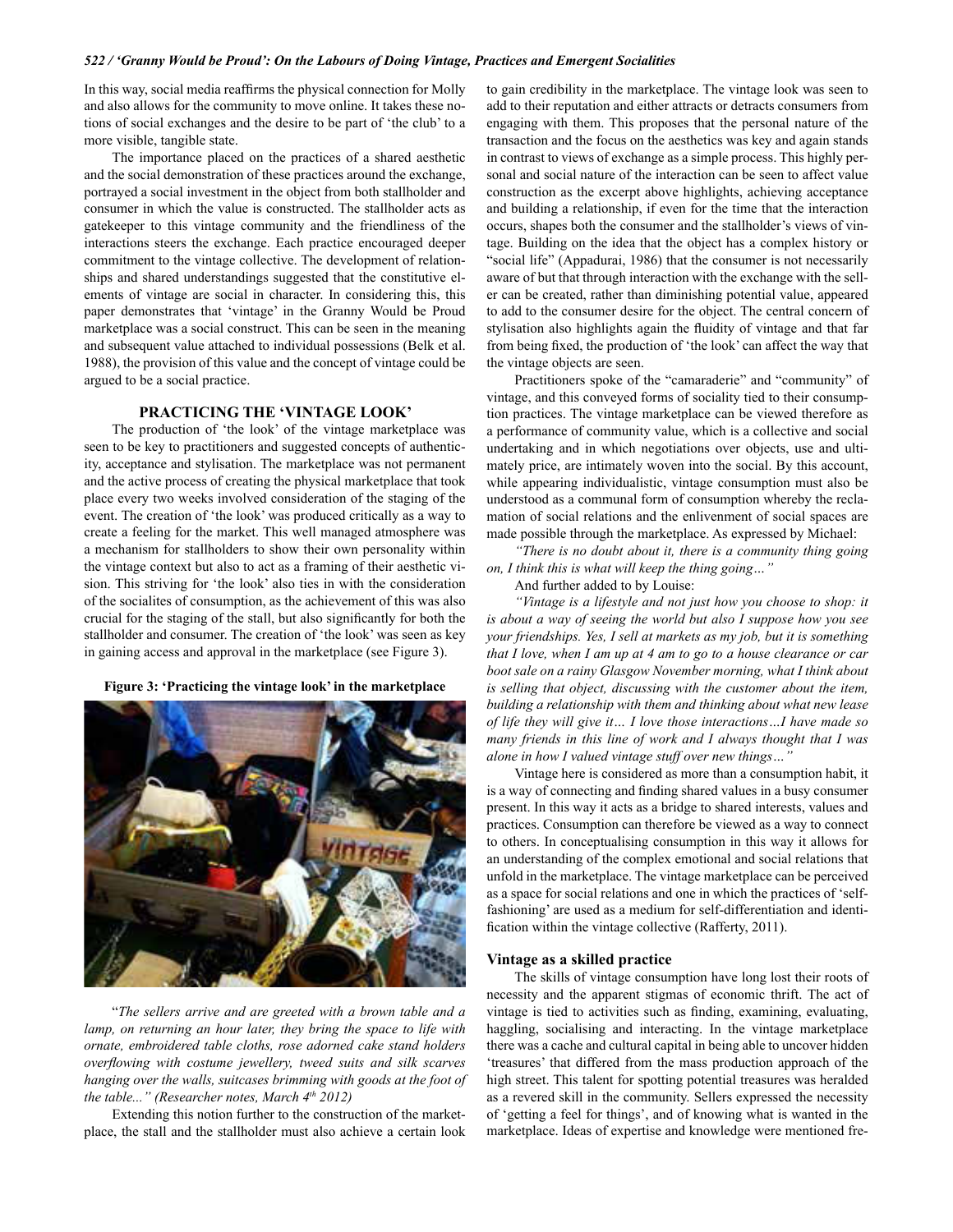quently with regards to negotiating the marketplace. One of the key resources in the stallholders achieving acceptance and subsequently success is in their knowledge of the marketplace. This includes both where to source the items and also an understanding of what will be desired by the current marketplace audience. This skill is revered as Alice illustrated:

"*What I love doing is raking through all the crap and finding, I mean sometimes you don't, it is not always there, but it is like finding gold when you do."* 

This idea that Alice personally finds each individual object that she sells, gives her great pride and for her it played an important role in the creation of vintage. She observes that this ability to find comes from years of experience. She is disparaging of newcomers to the marketplace that think it will be an easy way to make money. This highlights elements of communities of practice (Wenger 1998) as knowledge of rules and procedures must be present for acceptance into the vintage community. Alice highlights emotional elements of practice as she values the time spent on finding vintage objects as representative of their commitment to the vintage aesthetic. Her extract also highlights some of the ways in which vintage is achieved, of the importance of being able to 'see' something in an object that has been abandoned as potential stock and a worthy commodity. It also illustrates the notion that her finding is not necessarily driven by market demand, but that through this active process and knowledge, the stallholders create market demand. This notion was echoed throughout the interviews as stallholders expressed the necessity in the active processes of vintage: of 'missions', 'rummaging' and 'finding', illustrating the physicality and labours of 'doing vintage':

*"It is a lot of work sourcing, going to car boot sales, jumble sales, auctions, house clearances. I mean often bidding on whole lots at auction with the hope of finding a couple of good things that can be used." (Tina)*

Tina's excerpt highlights the active nature of searching and trawling through items to find something that she thinks is useable. In considering the objects of these processes, in order to become a thing of value, a transition in how the object is viewed must be achieved. This is an important consideration when considering a marketplace that is constructed on the basis of items being re-seen and re-evaluated. DeLong et al.'s work (2005, 24) moved this proposition forward and assert that being 'hooked on vintage' is not a haphazard process, but rather it is a complex process that involves the consumer possessing the relevant "aesthetics, taste, clever dressing, historical curiosity, and an ability to discriminate the authentic product, and revalue it in a new setting." Many of the stallholders revealed that the way to learn about finding objects and unearthing value in objects was through the practice of buying and selling. In this way vintage can be conceptualised as a doing process, one in which over time the necessary skills and values are developed.

By the very nature of the vintage markets, objects were seen as rare and hard to find, this uncovering of objects added social capital to the finding process. In introducing the discarded objects back into the consumption sphere, the stallholders had to undertake the practice of ascribing a value to the objects. For stallholders in the Granny Would be Proud marketplace this act of placing a monetary price on objects was difficult for all the interviewees to put into words, with Louise commenting it was "like a black art". Unlike a traditional marketplace, monetary prices were not highly visible in the vintage market.

When discussing the idea of value in the vintage marketplace, Michael suggests that by its very nature, vintage was fundamentally elusive:

*"I've stopped so much valuing them on the age of them, its not like antique value, its not that, it is intrinsic, the quality, rarity and the look of them…it is the how unique or individual they are…how irreplaceable they are" (See Figure 4).*

**Figure 4: The Transience of value - Michael and his vintage glasses that he selects before each market**



Michael's excerpt demonstrates that vintage far from being a fixed construct is open to active negotiation based on skill and knowledge practices. As a skilled practitioner he is able to unpack the contained value in the objects and present them again to the marketplace. In this way value can be seen as an embodiment of capital. The stallholders also demonstrated knowledge both of the network in which they functioned but also of particular objects and their origins. Vintage goods by their nature have characteristics that have merited their inclusion in a second or third cycle of exchange. The meaning attributed and value constructed around the object are created and manipulated by marketplace practitioners. Vintage consumption can be seen as culturally and socially shaped through practices as the object's status is created through a process of being withdrawn and introduced in a new setting (DeLong et al, 2005). This transition in how the item is viewed requires the skill of being able to perceive its possibilities in a new setting. This mirrors notions in McCracken's (1988) early work of the possibility of objects, of the "combination and recombination take place until a concept and an aesthetic emerge that help give substance to a group's wish to differentiate itself from the mainstream" (1988, 136). Vintage objects have a history to them, which could potentially be seen to add or detract from their value. The stallholder to increase the value, for example through nostalgia or styling, could elaborate these histories of previous consumption cycles on. Conversely they may attempt to rid the object of its history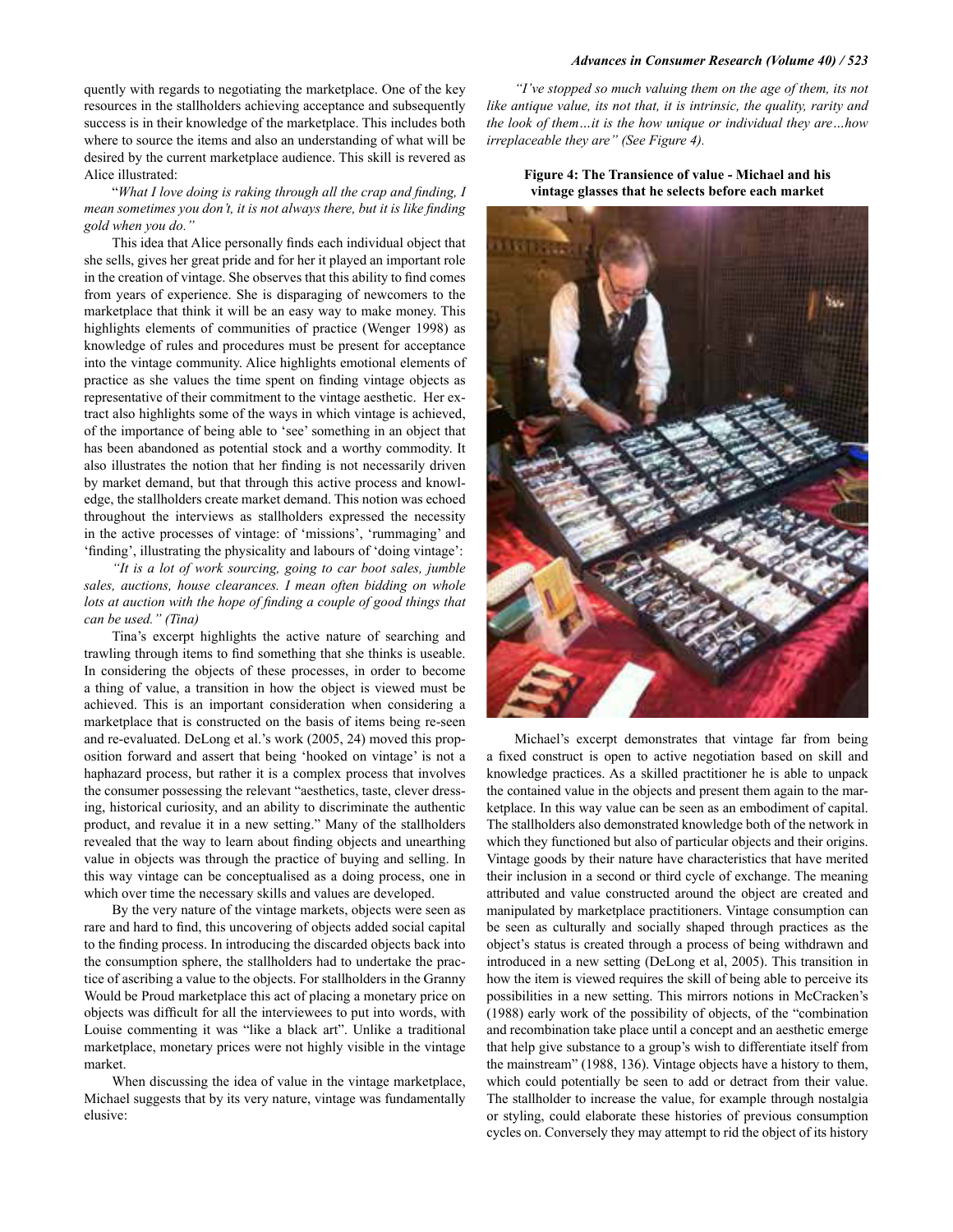#### *524 / 'Granny Would be Proud': On the Labours of Doing Vintage, Practices and Emergent Socialities*

through rituals of mending and cleaning of the object (Parsons 2008, 2009). Vintage can be seen therefore not as an inherent characteristic of the object, but as a result of emotional and social relationship, in which consumption is the result of this engagement. In this way, vintage consumption is embedded within the objects and in the practices and also around being able to appreciate and see the potential in these objects which became key for acceptance in the collective.

### **Conclusions**

As this paper sought to reveal, consumption spaces such as those devoted to vintage represent fields in which the conventions of the traditional marketplace are transformed and altered. Vintage here speaks of a form of making space: making space for oneself; making space for others; making space for *fun, fantasy and emotions* (Holbrook and Hirschmann 1982). Vintage social spaces speak of a longing for alternative worlds; alternative modes of consuming and exchanging. Drawing on the practice theory lens allowed a re-thinking of marketplace dynamics, comprehensions of knowledge application and understandings of vintage. This exploratory study of the vintage collective in Glasgow has depicted that the knowledge of the marketplace is central to in negotiating the boundaries of this marketplace. For a successful exchange there needs to exist a knowledge of the object, a competence on the part of the practitioners and also the performance of forms of intimacy with such objects and the social.

It is thus clear that the vintage marketplace is an intimate, personalised, lived experience that brings with it social and personal elements to the exchange. Vintage appeared to be a way of looking at objects, of interacting around these objects and building relationships based on shared appreciations for knowledge and skill. As demonstrated from the emergent themes, vintage consumption can be conceptualised as an embodied practice that is socially and contextually constructed.

Vintage is constructed as 'other', as an alternative to the mainstream, of being different and doing things differently. Vintage is thus the ultimate form of 'bricolage', of recycling styles; it allows the consumer to play with the stylistic norms, gender boundaries through fashion. Wearing vintage clothing can be seen as a way to escape the confines and dictates of the modern marketplace. Or as Reynolds (2011: 194) proclaims about vintage, the individual acts as a 'curator of their own life-in-style'. In accordance with Thompson and Haykto's (1997) work, vintage allows consumers to use fashion to self-define, to construct a personal discourse of their history and to negotiate the dynamics of the social. Finally, the concept of time and its appreciation is tied to vintage from the outset. By the very definition of vintage given at the start of the paper, the second-hand object is conceptualised as 'vintage' only through a certain amount of time passing. The discussion highlighted that the learning of 'doing vintage' is a social endeavour and is bound by the time commitment given to this learning. In this way vintage could be considered a form of 'learned nostalgia' (Goulding, 2003). Our analysis reveals that vintage must also be understood as a form of embodied practice. It is a preference for a time that has long since passed but that is brought back to the modern consumption sphere through the revival of interest around an object. Vintage in this way allows for an unlocking of an imagined past in every wear of an item. The marketplace has facilitated a community based on these shared ideals and aesthetics. It has created a consumption space in which the community's preference for the past, be it a 1950s china tea set or 1980s checked flannel shirt, has been cultivated through practices and their associated forms of understanding; that is a practice of finding and possessing a sensibility to the past and its elusive charms amidst a hectic and ever-changing consumer present.

#### **References**

- Appadurai Arjun (1986) *The Social Life of Things: Commodities in Cultural Perspective,* Cambridge UK: Cambridge University Press.
- Arnould Eric J., Thompson Craig J. (2005), Reflections and Reviews: Consumer Culture Theory (CCT): Twenty Years of Research, *Journal of Consumer Culture,* Volume 31, 868-882.
- Arsel, Zeynep, Thompson Craig J. (2011), "Demythologizing Consumption Practices: How Consumers Protect Their Field-Dependent Identity Investments from Devaluing Marketplace Myths," *Journal of Consumer Research*, Vol. 37, No. 5, 791- 806.
- Bardhi Fleura, Arnold Eric J. (2003) Thrift shopping: Combining Utilitarian thrift and hedonic treat benefits, *Journal of Consumer Behaviour,* Vol 4, 223-233.
- Bardhi Fleura (2003) Thrill of the Hunt: Thrift Shopping for Pleasure, *Advances in Consumer Research,* Volume 30, 375- 376.
- Belk, Russell (1991a), "Collecting in a Consumer Culture." In Belk et al. Highways and Buyways: Naturalistic Research from the Consumer Behavior Odyssey, *Advances in Consumer Research*, 178-215.
- Belk, Russell (1991b), "Possessions and a Sense of the Past." In Belk et al. Highways and Buyways: Naturalistic Research from the Consumer Behavior Odyssey *Advances in Consumer Research*, 114-130.
- Belk Russell (1988) Possessions and the Extended Self, *Journal of Consumer Research,* 15: 139-168.
- Belk Russell, Sherry John F., Wallendorf Melanie (1988) A Naturalistic Inquiry into Buyer and Seller Behaviour at a Swap Meet, *Journal of Consumer Research,* Vol 14, No 4, 449-470.
- Bourdieu Pierre (1984) *Distinction: A Social critique of the judgement of taste*, Boston, USA: President & Fellows of Harvard College & Routledge & Kegan Paul Ltd.
- Bourdieu Pierre (1985) The Social Space and the Genesis of Groups, *Theory and Society*, Volume 14, Number 6, 723-744.
- Brown Stephen, Sherry John F Jr. eds (2003) *Time, Space and the Market: Retroscapes Rising,* London, UK: ME Sharpe.
- Brownlie Douglas, Hewer Paul (2009) Cultures of Unruly Bricolage: Debadging and the Logic of Resistance, *Advances of Consumer Research*, Volume 36, 686-687.
- Brownlie Douglas, Hewer Paul. (2011) Articulating consumers through practices of vernacular creativity, *Scandinavian Journal of Management*, 27, 243–253.
- Bryman Alan, Bell Emma. (2007), *Business Research Methods*, Oxford, UK: Oxford University Press.
- Campbell Colin (2005) *The Romantic Ethic and the Spirit of Modern Consumerism,* UK: Alcuin Academics.
- Chatzidakis Andreas, Hibbert Sally, Mittusis Darryn, Smith Andrew (2004) Virtue in Consumption? *Journal of Marketing Management,* 20:5-6, 526-543.
- Chua Beng Huat (1992) Shopping for Women's Fashion in Singapore, in Shields R. (ed) *Lifestyle Shopping: The Subject of Consumption,* London, UK: Routledge.
- Clarke Allison, Miller Daniel (2002) Fashion and Anxiety, *Fashion Theory*, Volume 6, Issue 2, 191-214.
- Cova Bernard, Cova Veronique (2002), Tribal Marketing: The Tribalisation of Society and its Impact on the Conduct of Marketing, *European Journal of Marketing*, Volume 36, Issue 5/6, 595-620.